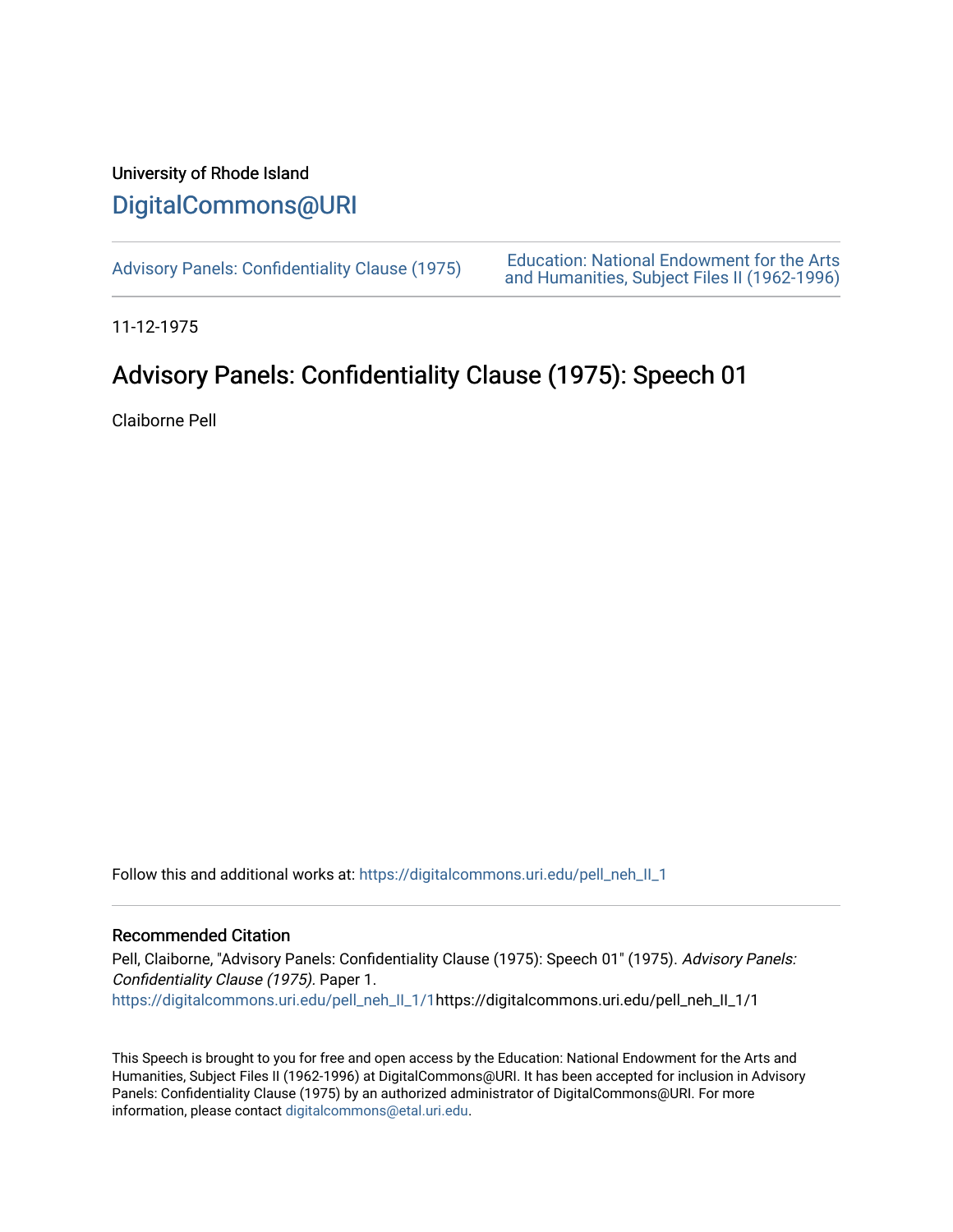OPENING STATEMENT BY SENATOR CLAIBORNE PELL AT JOINT HEARINGS BEFORE THE SPECIAL SENATE SUBCOMMITTEE ON ARTS AND HUMANITIES AND THE SELECT SUBCOMMITTEE ON EDUCATION OF THE U.S. HOUSE OF REPRESENTATIVES

## November 12, 1975

يتجابها الطابطة

I am very pleased to join Chairman John Brademas of the Select Subcommittee on Education in these joint hearings to consider reauthorization legislation for the National Foundation on the Arts and the Humanities.

As Chairman of the Senate Special Subcommittee on Arts and Humanities since its inception more than eleven years ago, as the , earlier chairman of the Senate Special Subcommittee on the Arts, and as the Senate sponsor of initial legislation to support both the arts and the humanities, I am happy to join in welcoming today those witnesses representing the National Endowment for the Arts and its programs.

I am also pleased to observe that the Endowment has reached its 10th anniversary under the chairmanship of Nancy Hanks. Following initiatives taken by Roger L. Stevens, first chairman of the Endowment, she has exerted excellent leadership in the highly commendable development of this program. Her statement testifies to the expansion of the Endowment's efforts during its historic and precedent-setting 10 years, and I am pleased that she has gone into great detail to describe a time of truly constructive and meaningful growth.

So I say, "Happy Anniversary" to Chairman Hanks!

At previous reauthorization hearings in 1973, I remarked to her, "You've come a long way..." I repeat that observation today  $-$  but for reasons of deference to her position, I won't quite complete the whole of that popular slogan.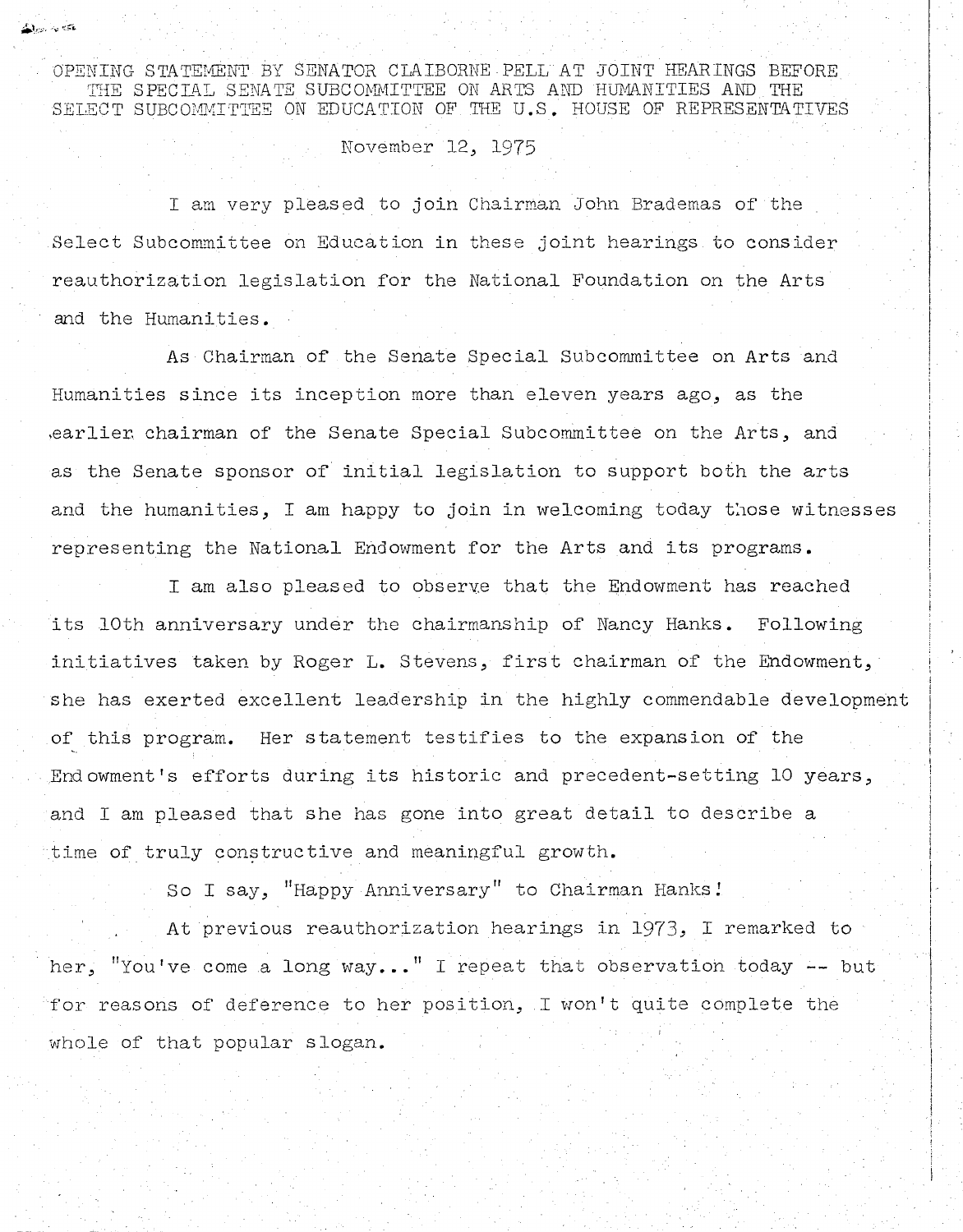In these hearings we will focus on details and on larger principles and concepts.

 $\zeta_{\rm L}$ 

I am impressed by a statement made by Mr. Louis Harris at the House hearings on this legislation in late September. Mr. Harris, one of our nation's outstanding poll takers, spoke as Chairman of the Associated Councils on the Arts, and he emphasized that the American people in the years ahead will be searching for "a quality of experince to fit the quality of life." And in this search, he points out, "the arts are central."

So in these hearings we are considering priorities, national in scope.

And we are considering the arts as resources of deep meaning to our daily lives -- and to our economy.

A recent study supported by the Rhode Island State Council on the Arts points to the dramatic growth of the arts in my home state during the past decade. This growth is now reflected by a total of 216 organizations, by annual attendance figures of more than 1.5 million people, by operating budgets totaling more than \$19 million annually, and by the annual employment of more than 2,000 individuals.

The arts are one bright spot in Rhode Island's sadly depressed economy.

And the State arts programs, supported by the Endowment, have greatly strengthened our national understanding and appreciation of the values and meaning of the arts.

State witnesses today will address that important subject -and will provide some basis for comparison when we consider, tomorrow, the programs of the National Endowment for the Humanities.

- 2 -